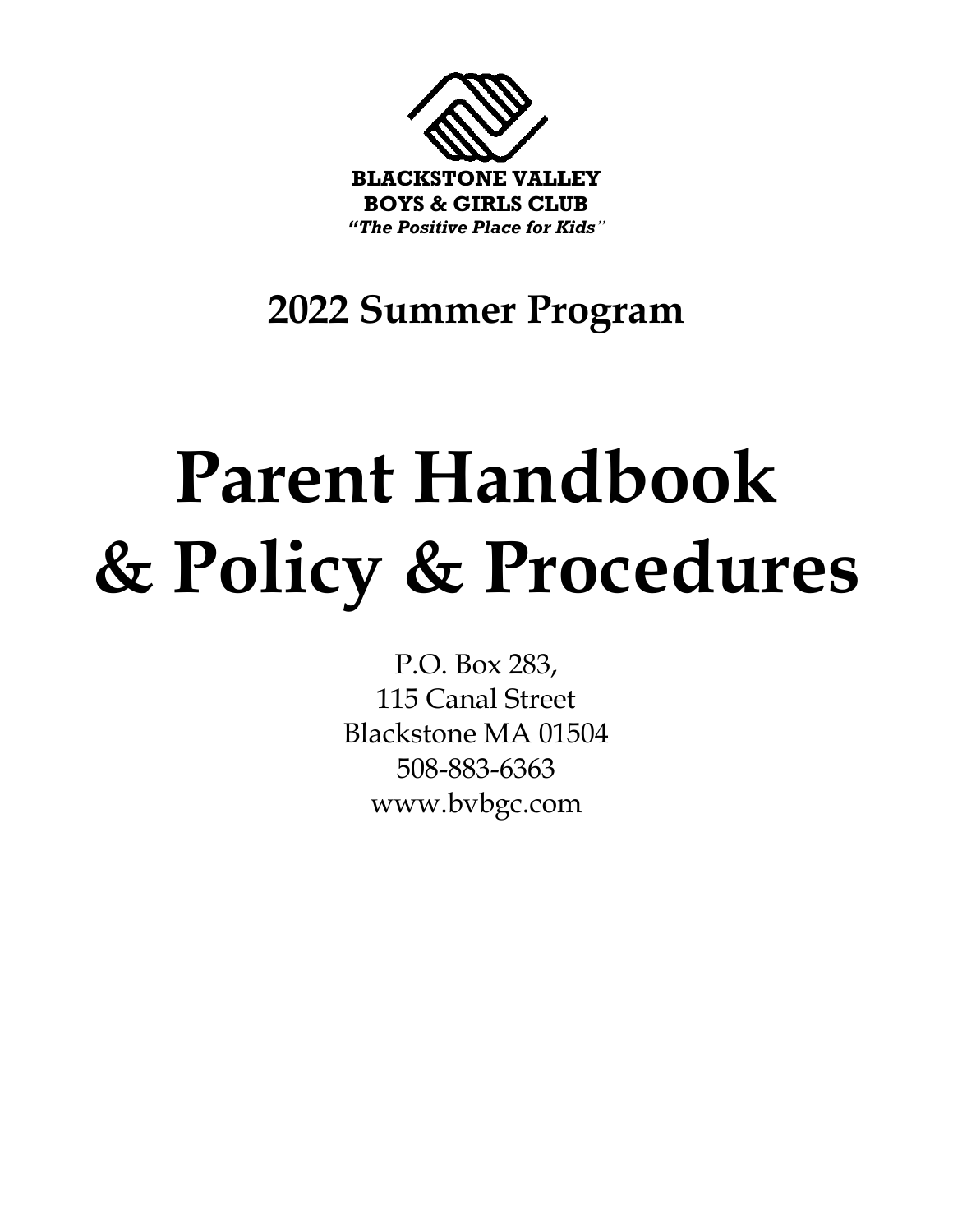#### **MISSION STATEMENT**

As a community based, non-profit chartered member of the Boys & Girls Clubs of America our mission is very specific: create "The Positive Place for Kids" in the Central Blackstone Valley. Our purpose: help develop positive esteem in our young people in order that they maximize their fullest potential as individuals. To this mission and our purpose we have dedicated our existence.

#### **HISTORY**

In 1804, the Blackstone Manufacturing Company (BMC) purchased 254 acres of land in the South Parish of Mendon. This land was eventually incorporated as part of the town of Blackstone. During the 1800's, the BMC operated as a textile mill.

In the late 1950's, Earl Tupper purchased the 254 acres of land from the BMC. Mr. Tupper used the land primarily to manufacture and store his newly invented Tupperware plastic products. Eventually, Mr. Tupper built a 12 acre park to be utilized by Tupperware employees and their families.

Tupperware Company was sold in the late 1980's to the Blackstone Smithfield Corporation. After the transfer of ownership, the park was not used from 1988 through 1995. In response to a critical shortage in local afterschool and youth services, a group of concerned Blackstone Valley residents formed the non-profit Blackstone Valley Boys & Girls Club (BVBGC) and leased the 12-acre park from the new owners in 1995.

With the help of volunteers and a very limited budget, the concerned local residents successfully ran a summer program for 400 children. In 1996 David King, Executive Director of the Champlin Foundation, visited the 12-acre park and subsequently approved a Champlin Foundation disbursement of funds to purchase the site from the Blackstone Smithfield Corporation.

We take a program and facility oriented approach. Through generous donations and grants from The Boys & Girls Clubs of America as well as many Foundations. The campus currently houses a new 12,000 square foot gymnasium, an in-ground swimming pool, amphitheatre, playground, a 1811 granite Stone House recreation center (formerly used to store Mr. Tupper's plastic products) and administrative offices all in a charming treed setting along the Blackstone River.

Today, we have 1300+ members who utilize the club for year-round activities. Our summer program, afterschool programs and athletic programs all incorporate the Boys & Girls Clubs of America's strategy of promoting learning and cultural enrichment through a variety of activities. Our programs for children have truly become "THE POSITIVE PLACE FOR KIDS."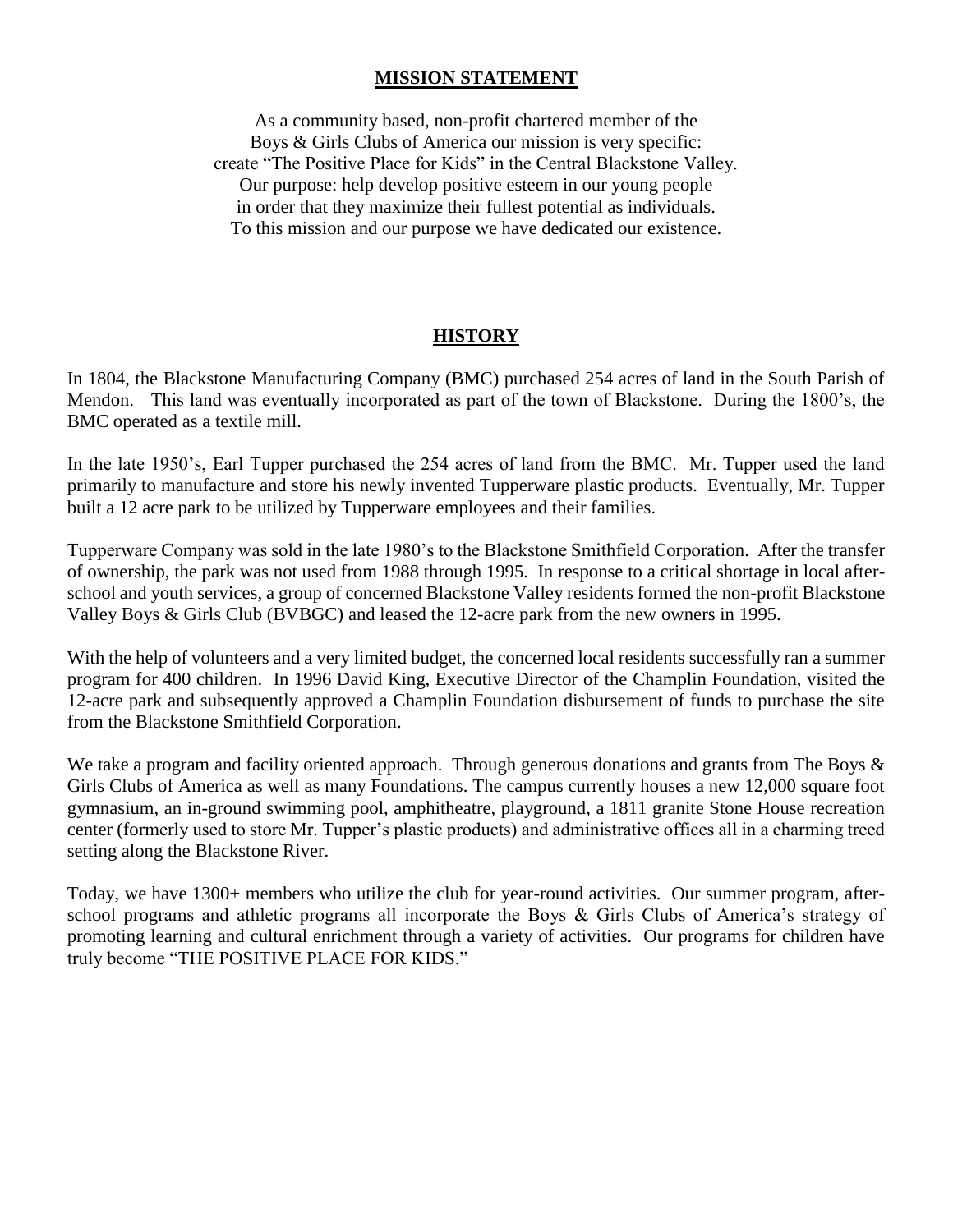# **GOALS**

The Club hopes to provide a quality experience for members such as be safe with themselves and with others; feel good about themselves; develop self-control and good coping skills; appropriately express their feelings; become more independent; balance their needs and wants with those of others; learn new problemsolving skills, including non-violent conflict resolution; and, providing children with expectations that are clear, age-appropriate and applied in a consistent manner.

# **GENERAL INFORMATION:**

This policy manual is intended to make operations run smoothly and fairly so that everyone may enjoy the Club. Please abide by these guidelines. Failure to follow these policies and procedures will be dealt with accordingly. All Staff members are CPR and First Aid certified. Program Dates are Monday through Friday, June  $20^{\text{th}}$  to August  $26^{\text{th}}$ 

- Summer Office Hours are Monday through Friday, 7:30-5:30pm
- Summer Program Operating Hours are Monday through Friday, 7:30-5:30pm.

# **ELIGIBILITY**

Each child is required to become a member of the Blackstone Valley Boys & Girls Club. The registration fee is \$20.00 and allows members to utilize programs throughout the year. For the 2022 Summer Program, children must be 6 years old by the start date of the program and entering 1<sup>st</sup> grade in September of 2022 and 13 years or younger by the start date of the summer program.

### **PROGRAMS:**

- BASIC SUMMER PROGRAM FEE**:** \$750 This program is designed for recreational use of the club. From June  $20<sup>th</sup>$  to August  $26<sup>th</sup>$ , a basic member can utilize the facility Monday through Friday from 9:30 a.m. to 3:30 p.m.
- EXTENDED SUMMER PROGRAM FEE**:** \$1,000 This program is designed for working parents. From June  $20<sup>th</sup>$  to August  $26<sup>th</sup>$ , an extended member can utilize the facility Monday through Friday from 7:30 a.m. to 5:30 p.m.
- In the event you are unsure of what program you will need in the summer, we ask that you please register for the Basic Program. Members will only be allowed to switch from Basic to Extended for an additional fee of \$250.

# **REGISTRATIONS**

We will continue to take registrations until our program enrollment limit is reached.

Forms Required - A Summer Program registration form, a most recent copy of the immunizations and a copy of birth certificate for new registrations.

Payment Plan – A 50% deposit per person is required upon registration plus the yearly \$20 membership fee. Your balance will be split into two separate payments. The 2<sup>nd</sup> payment is due on or before Thursday, April 7<sup>th</sup> and the last payment is due on or before Thursday, May 5<sup>th</sup>.

Balances must be paid by May  $5<sup>th</sup>$ . After May  $5<sup>th</sup>$ , payment plans are no longer offered and full payment is required upon registering.

Payment – We take cash, check, and credit card. Checks made payable to BVBGC and the member's name written on the memo line.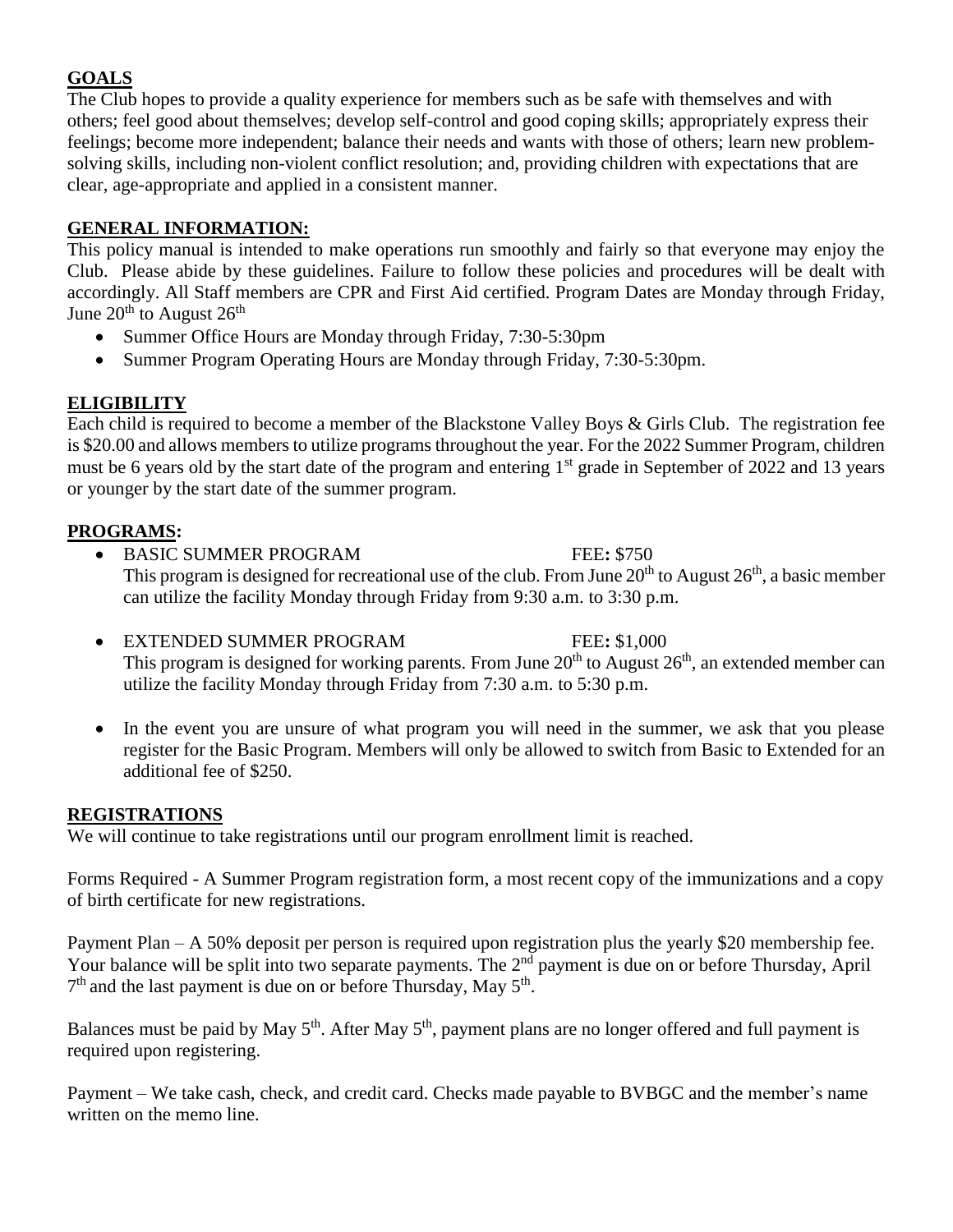# **REFUND POLICY**

- There is a \$25.00 return check fee.
- All membership & program fees are non-refundable & non-transferable.
- All fees must be paid in full before entry into the program.
- No refunds will be given to expelled members.
- Refunds will not be given to members switching from the Extended Program to the Basic Program.
- Reimbursements need board approval; if approved members will be charged an administration fee of 10% or minimum of \$10 will be charged.

#### **VISITORS:**

Visitors are not allowed on Club property during business hours unless the purpose of their visit is Club office business. All visitors will be required to register at the Welcome Center and will be issued a visitor's pass. A positive identification will be required. No visitor will be allowed to roam the Club grounds during summer operation hours.

#### **CLUB CLOSING:**

If the Club is closed due to sever weather, announcements will be made on WNRI or WPRO radio stations as well as our Facebook Page – Blackstone Valley Boys and Girls Club.

• The Club will be Closed, Monday, July 4, 2022 in observance of July  $4<sup>th</sup>$ .

#### **NO ANIMALS or PETS:**

For the safety of our members, no animals or pets are allowed on Club grounds. When dropping off or picking up your child please refrain from bringing your pet with you onto the grounds.

#### **TELEPHONE:**

Club telephones are not available for member use except in emergency situations, which is to be decided by the office staff.

#### **ATTENDANCE:**

If your child cannot attend a day of our Summer Program, parents ARE NOT REQUIRED to inform the Club. The Club does not check on absentee members at the beginning of the day.

#### **MEMBERSHIP IDENTIFICATION:**

Each member *MUST* check-in to show attendance. When a member is picked up by an authorized person, they must check-out at the Welcome Center. See check-out procedures. No member will be allowed to participate in our Summer Program unless registered and paid in full.

#### **LOCKERS:**

Lockers are available to members who attend the summer program. Lockers are \$30.00 and can be purchased at registration. There are a limited amount of lockers and they are available on a first come, first serve basis. Combination locks are provided by the Club. No outside locks are to be used on Club property. Combinations are kept at the Welcome Center throughout program. Members may share their lockers with a sibling ONLY. If you pay for your child to have a locker, please teach them not to share their locker combination with other members. This is to prevent stealing. No members will be allowed to enter the locker area unless they have paid for a locker and been given a locker pass by their staff.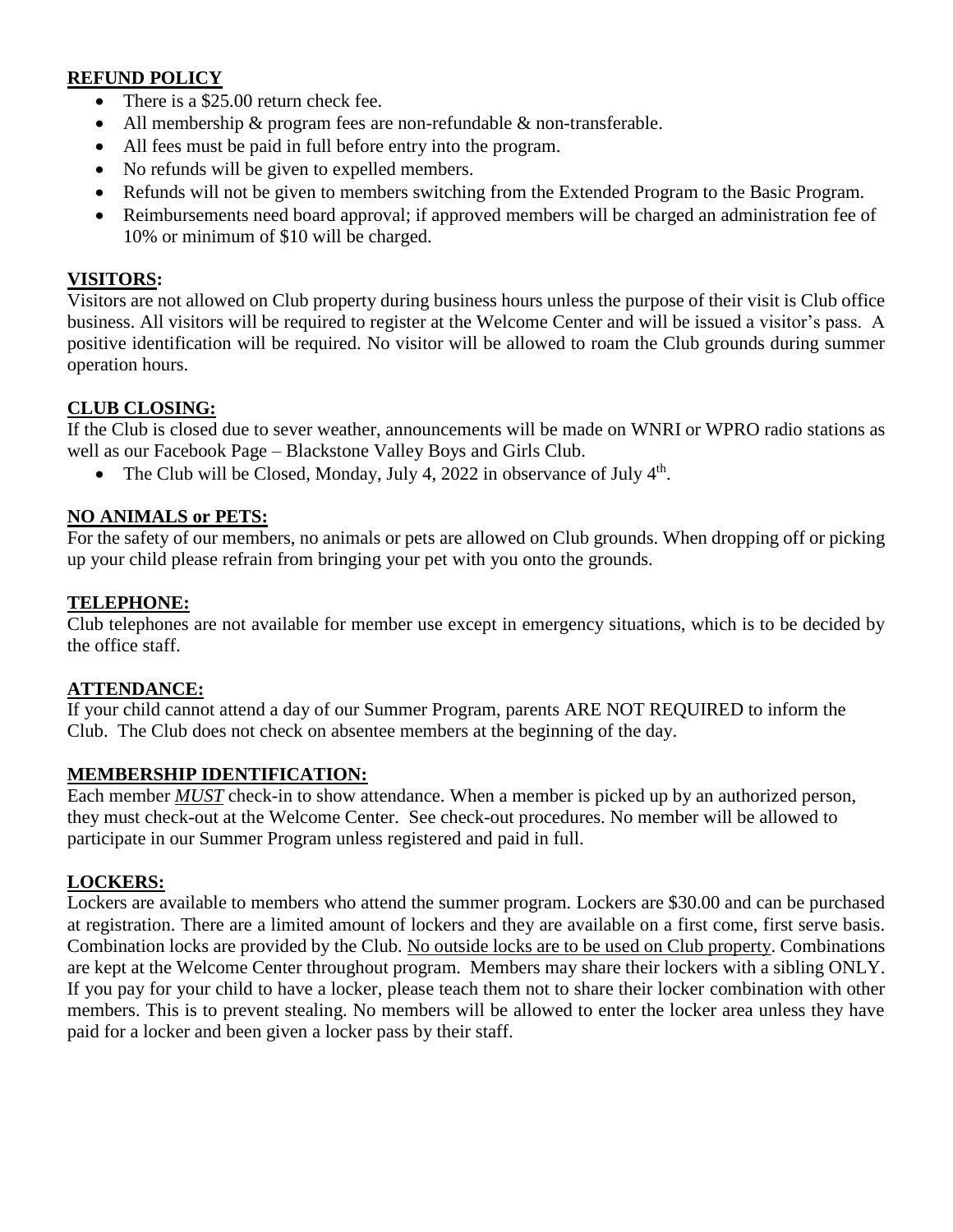## **DROP OFF PROCEDURES:**

It is imperative that you and your child follow the proper drop-off procedures. Please note that the SPEED LIMIT is 5mph on Club property. Please park your car in a marked parking space and escort your child to the Welcome Center. The Welcome Center is the location for Check-Out, Lockers, and Lost & Found.

The adult must remain on site until the child is cleared to stay. Please be patient and give yourself enough time to get to work. Once your child is cleared to stay in our program, they will join their group in a designated location.

A BASIC PROGRAM member CANNOT be dropped off before 9:30AM. If your child is dropped off before this time an additional charge of \$20.00 will be billed to you and will be allowed SEVEN days to clear the late fee. If not paid in full a suspension day will occur.

### **MEMBERS WALKING OR BIKING:**

Some members will be permitted by their parents to arrive and depart the Club daily on their own. Please note that this requires a special release form and that only one entry into the Club and one exit out of the Club each day will be allowed. Members entering the Club on bikes must walk their bikes into the Club's entrance for safety purposes. Bikes must be parked at bicycle racks and should be locked for safekeeping.

#### **RECOMMENDED ITEMS:**

Please clearly mark all personal property with a permanent marker for identification purposes*:*

- A Backpack
- Refillable Water Bottle there are multiple water filling stations located around the park
- Lunchbox with Snacks
- Swim suit and towel
- Extra change of clothes
- Sunscreen (30 SPF or higher)
- A hat
- Fishing Poles and Tackle Boxes (if member will be participating in fishing)
- Money for Ice Cream and Concession stand

#### **PROHIBITED ITEMS:**

**The Blackstone Valley Boys & Girls Club Staff is not responsible for any equipment/personal belongings of members. If the below prohibited items are found within a member's possession, the Club will confiscate these items and only a parent can retrieve them.** Items will be held in the office. A second offense will result in confiscation of the item(s) for the remainder of the summer program.

- Anything drug, alcohol or tobacco related,
- Any type of Weapon, Explosives, Matches, Lighters,
- Personal Equipment with the exception of fishing gear,
- Animals or Pets,
- Trading cards of any kind,
- Anything Electronic iPods, iPads, interactive watches, Cell Phones, two way radios, video games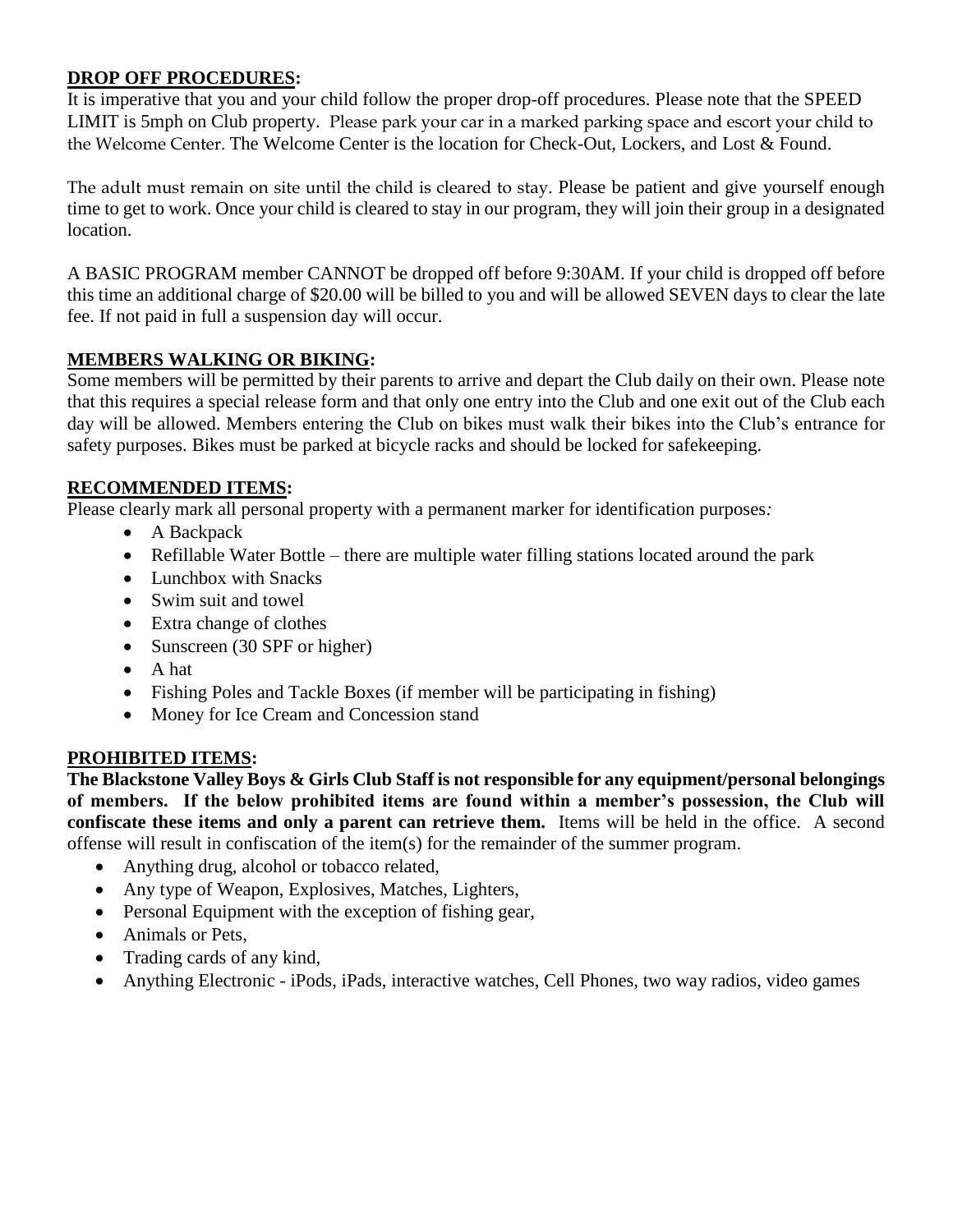# **CHECK-OUT PROCEDURES:**

To pick-up a member from the program, the contact must park their car in the designated parking space and walk to the welcome center where the designated staff will begin the check-out procedure. Staff will not release a member to an individual unless that individual is listed on the Release Form which is found in the Summer Program Registration packet. Once the contact name and proper identification has been met, the contact will sign out the member and the member will be called down to the Welcome Center. If the member is in the pool, please be aware that the wait time could be up to 15 minutes in order for the member to leave the pool, change and proceed to checkout.

#### **Contacts must show proof of identification to the Welcome Center staff ~EVERY DAY~**

To ensure a smooth and faster check-out, please have your ID/License ready. Know the Group color and if the child is a Basic member or Extended member.

### **IN THE CASE OF AN EMERGENCY:**

We ask that any changes to the Release Form be done prior to that day. We are aware that unexpected circumstances can happen. If an emergency arises and the parent/guardian needs an individual who is not on the Release Form to pick up the member, the parent/guardian must FIRST notify the office of the emergency via telephone-508-883-6363. You will then be informed to email the Club

from the email you provided on the registration form, to provide a written request allowing the member to be released to a new contact. Verbal requests over the phone are not accepted…this is designed for your child's safety. If the parent/guardian sends an individual who is not on the release form to pick up the member, Club staff will not release the member to this individual unless the parent/guardian provides this written request.

**Club email:** blackstonevalleybgc@hotmail.com

Please note these email requests are only valid for that one day.

### **LATE PICK-UP:**

All BASIC members must be picked up from the Club by 3:30pm and all EXTENDED members must be picked up from the Club by 5:30pm. If the member is not picked up by closing time of 5:30pm and the Club is unable to reach the member's parent/guardian or emergency contacts, the Club will call the Blackstone Police Department to take custody of the member. A late fee of \$20.00 will be charged for any pick-up after the program end time. This fee will be invoiced to your home and strictly enforced due to staff inconvenience. Invoices must be paid within 7 days. After the 7 days your child will be suspended until the balance is paid in full.

#### **DRESS CODE:**

We realize that the club is open during the hot weather and that members will want to wear cool and comfortable clothing however, we ask that reasonable standards of modesty and good taste are followed. Many Club activities are physically oriented and sneakers or closed toed shoes are mandatory**.** No SANDALS or FLIP/FLOPS can be worn outside the pool area. If appropriate footwear is not worn, parents will be called to pick up their child or to bring appropriate footwear. Your child will not be allowed to participate in any activities until they have changed into sneakers.

# **SPECIAL LIMITATIONS, SERIOUS HEALTH PROBLEMS AND RESTRICTIONS:**

It is the parent/guardian's responsibility to inform the Club on the registration form of a members' medical condition. The supervisor may request a meeting with the parent to discuss if the summer program is a suitable place for the member and if accommodations can be made for the member and their condition. If decided that the Club can accommodate this member, staff will be informed of the condition so the member can be provided with the necessary care.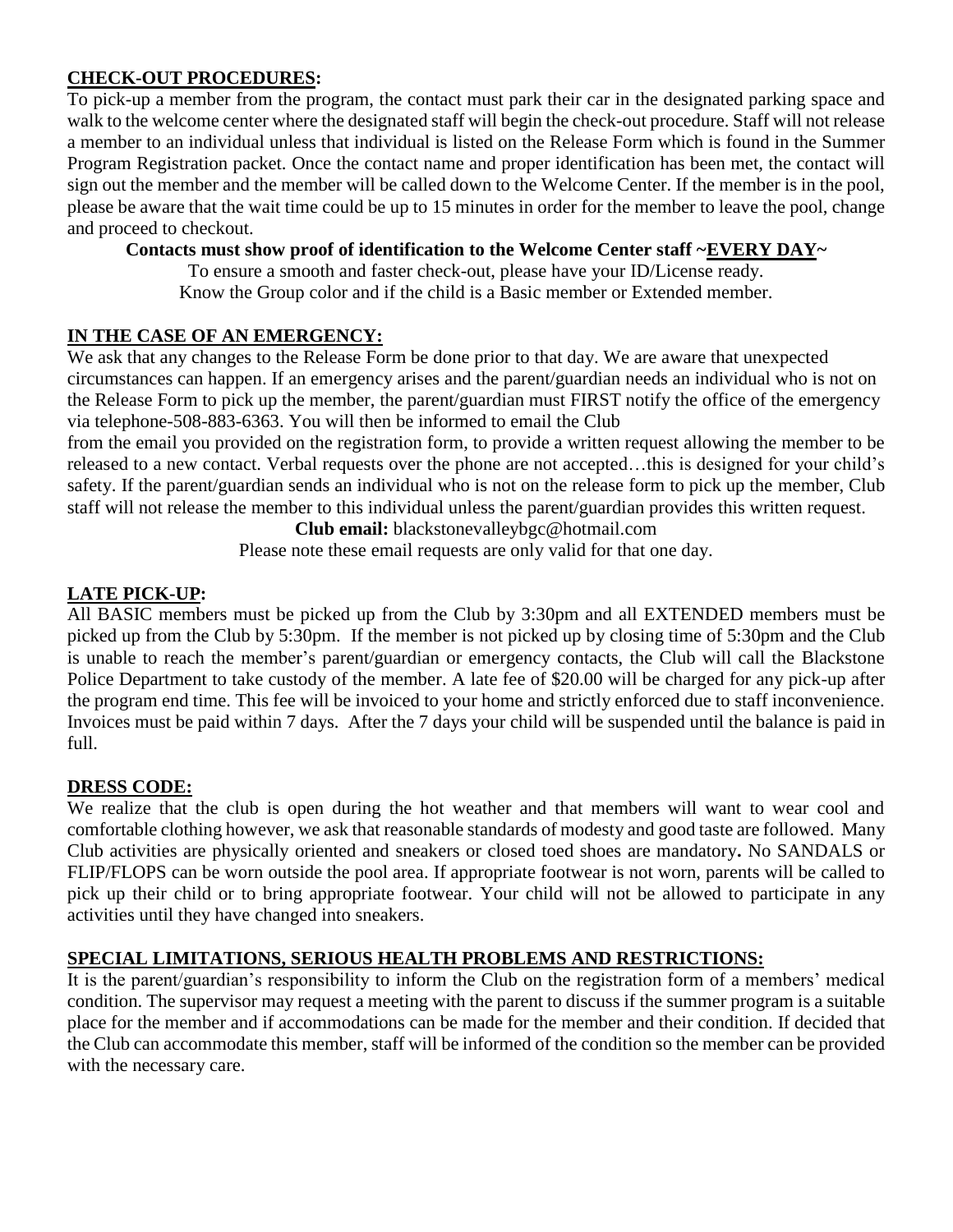# **MEDICATION POLICY:**

All medications must be administered at home unless specified by a physician. Medications that need to be dispensed during Club hours must be given directly to the supervisor on the member's first day, along with the Club's Medication Administration form that can be found on our Club website or in our Club office. All medications must be in a labeled original pharmacy container with the member's name, prescription name and directions for its administration and storage.

If members need *prescription medications* administered during program hours, the Medication Administration form must be completed and signed by the physician prescribing the medication and signed by the parent/guardian. If members need *non-prescription/OTC drugs* administered during program hours, parents must fill out the Medication Administration form and only the parent is required to sign; physician signatures are not required for non-prescription/OTC drugs.

When prescription or non-prescription medications are administered, staff will maintain a written record of the administration on the Medication Administration form which includes the time and date of each administration, the dosage, the name of the staff member administering the medication and the name of the child. On the child's last day, all unused medication shall be returned to the parent/guardian. Verification is required before medication will be returned. Please bring identification.

#### **TREATMENT for ILLNESS:**

It is extremely important that any changes in phone numbers or emergency contacts are updated and reported immediately to the office. Staff will actively monitor members throughout the day for symptoms of any kind, including fever, cough, shortness of breath, diarrhea, nausea and vomiting. If a member exhibits signs of illness, they will be separated from the group and brought to the First Aid station. The attendant shall ask the member questions about their condition and take their temperature. If the member's temperature is higher than 100 degrees or if it is determined that the member should go home, parents will be contacted. A message will be left on each phone call tried. If a parent/guardian cannot be contacted, the authorized emergency contacts will be called as listed on the member's registration form. If no parent or emergency contact can be reached, the member will remain in the first aid station until a contact returns the phone call. Upon determination of dismissal, we expect the member to be picked up in a timely manner and if needed, the family should consult their healthcare provider to determine if any testing or other medical care is needed. A doctor's note will be required to clear the member before returning to the program.

#### **INJURIES**

If a member becomes injured while at the Club, all staff are CPR and First Aid certified and provide the necessary treatment. Treatment can include: cleaning a wound, applying ice or a bandage, Triple Antibiotic Ointment, Calamine Lotion, Eye Wash and/or Burn Spray. If the member is seriously injured and requires immediate professional medical treatment (head injury, bone break/fracture, sprain, a wound with excessive bleeding), the Club will contact 911 and the Blackstone E.M.T.'s will transport the member to the hospital. A Club employee will escort the member in the ambulance with the member's file. The Club will communicate with the parent and the parent must meet the ambulance and staff at the medical center. Following any treatment, the staff who witnessed the incident will complete a report which will be shown to the parent/guardian upon dismissal. A copy can be given upon request.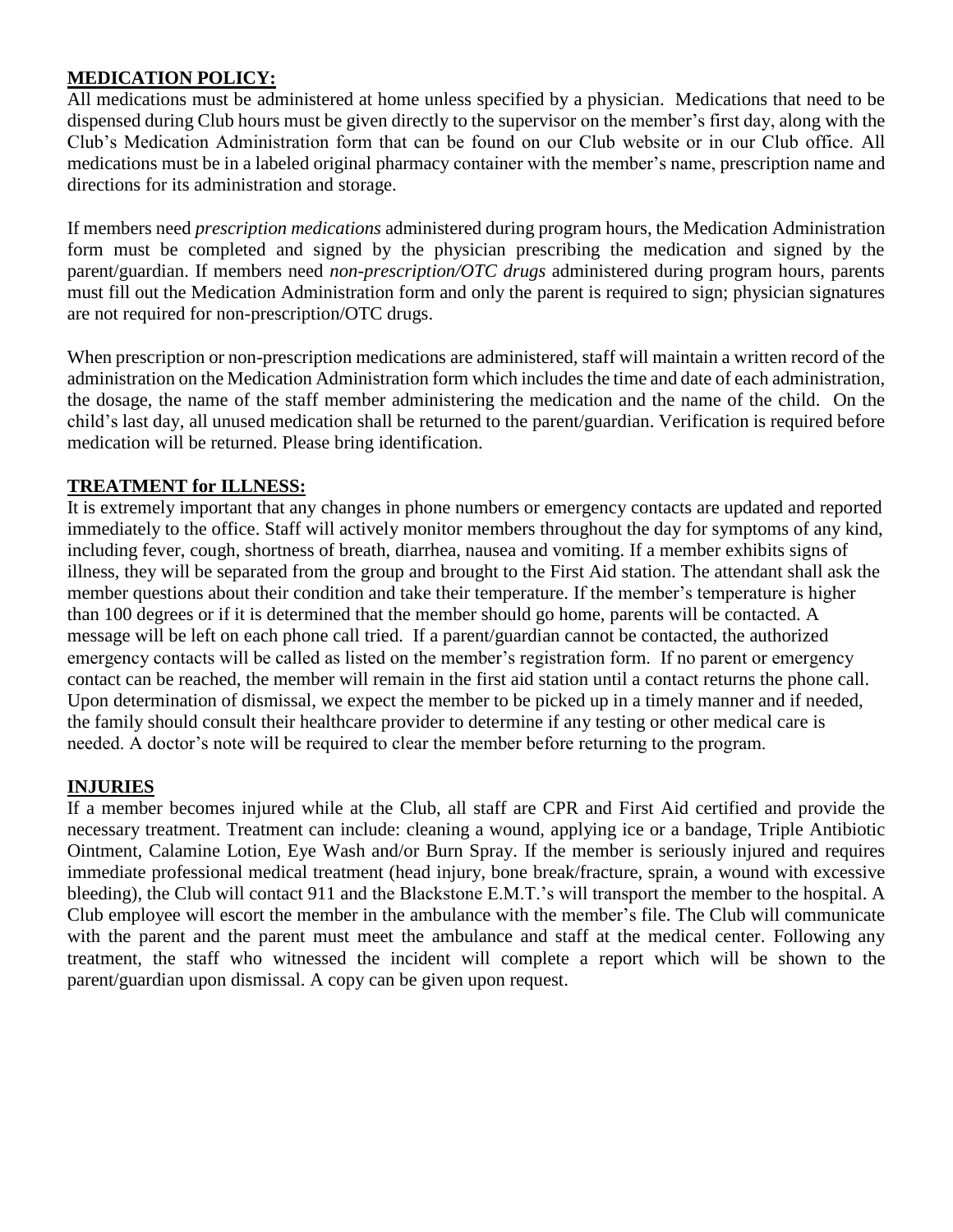# **MONEY**

The Club does not recommend that members carry money with them during the day. The Club offers a Concession Card and Bank program for the purpose of helping to prevent lost or stolen money. Staff are not responsible for monitoring how much your child spends on a daily basis so please discuss the daily limits with your child and what to buy that day.

- **Concession Cards** Concession cards can be purchased for \$10. Each card will print the member's name and photo so cards can only be used by that member. These cards can be purchased by calling the Club Office at 508-883-6363 and paid with a credit card. There are no reimbursements on concession cards. Concession cards can be purchased the first week of the program however, they will not be available to use until the 2<sup>nd</sup> week of the program. Concession cards need to be ordered by 10am in order to be used that day. This program is most suitable for a younger member. Please note, these cards ore voided at the end of the program.
- **The Bank** members that utilize the Bank Program and will be assigned a money pouch. Members can deposit their money at the start of the day and will have access to the pouch to buy food and ice cream. The Bank is located in our club office. At the end of the program, parents have 30 days to claim any money left in the pouch. Once the 30 day period ends, the money will be considered a donation and will be deposited into our Club's scholarship program.

# **CONCESSION STAND & ICE CREAM CART:**

The Concession Stand is only to be used by members for eating or using the bathroom. Shoes and clothes must be worn at all times. Group lunch times will be scheduled between the hours of 10:30am to 1:30pm. The Ice Cream Cart serves ice cream after each group has finished their lunch and will close at 4:30pm (closure of ice cream cart is subject to change on a daily basis).

# **LUNCH**

Members must eat lunch with their age group during their scheduled lunch time. Members can either bring their lunch or purchase their lunch from our Concession Stand. We ask that the member takes advantage of the Concession Card or Bank Program to ensure no one is carrying money. During a group's lunch time, concession cards and money pouches will be distributed to the member.

# **CHARGE LUNCH SLIP**

If the member forgets their lunch or lunch money, the Club will issue a Charge Lunch Slip. This slip will ensure that the member will receive a hot dog or hamburger, fries and a drink for that day. The parent/guardian will receive a bill at check-out; this bill must be paid by the next day of the member's attendance.

# **GROUPS & DAILY SCHEDULE**

Age Groups are based on the grade the member is entering for the 2022-2023 school year. Staff are assigned to each group. Groups will occupy a section of the facility at one time and throughout the day the groups will rotate around the facility and have the opportunity to use the pool. Throughout the day, members will have opportunities to participate in a variety of activities at no extra cost. Members will be instructed to clean up after themselves before leaving their area. Everyone will take part in picking up their trash prior to transitioning.

- Red Group consists of members going into grades 1 and 2 as well New 3rd grade members.
- Green Group consists of members going into grades 4 and 5 as well as Returning 3rd grade members.
- Blue Group consists of members going into grades  $6, 7, \& 8$

# **RATIO:**

Our staff to member ratio on land is 1:15. Our lifeguard to member ratio in the pool is 1:25.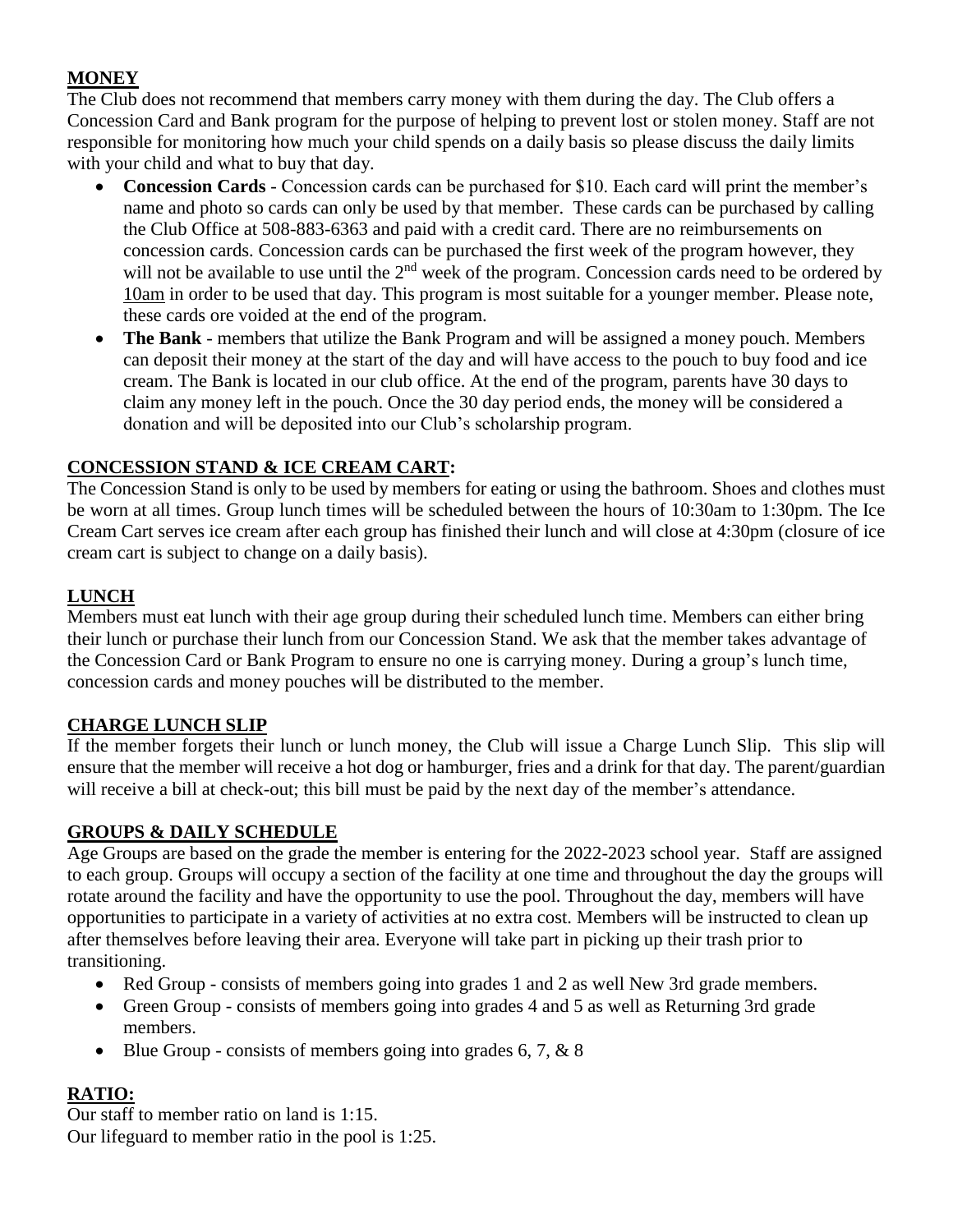# **CLUB ZONES**

- ZONE #1 upper basketball court, soccer complex, digging area, badminton/pickle ball court,
- ZONE #2 Gymnasium, Playground, Complex, Wall Ball, and Gazebo
- ZONE #3 Stone House, lower basketball court, baseball field, volleyball and soccer field
- The POOL outdoors/in-ground

# **TORCH CLUBS**

Based on recommendations made from our members, we have created the Torch Club program giving our older members a greater sense of responsibility and freedom as they work on committee's that will improve their community both inside and outside the Club. Examples are: Photography Crew and Ice Cream Cart Crew.

# **LOST & FOUND:**

Lost & Found will be displayed daily and will be discarded bi-weekly, on Fridays. If the member's name is on the item, we will return to you at check-out. Please take the time to mark all belongings that come to the Club.

# **BATHROOMS AND CHANGING ROOMS:**

Bathrooms and changing rooms are to be used for their intended purpose and not an area to hang-out. There is no running or horse play as these areas could be wet; we don't want anyone to get hurt. Please speak with your child about the importance of privacy and to use modesty while in these areas. A note for parents of younger members - it is a good idea for the member to practice changing into and out of their bathing suit -on their own- as well as practicing how to pack belongings into their bag and checking to make sure nothing is left behind. Please make sure all belongings are labeled with the member's name.

### **INCIDENT FORMS**

The Club uses incident forms to inform parents of their child's unacceptable behavior. These forms are one of the ways staff communicates to the parent about their child's behavior. They are written by the staff and signed by the staff leader of the group and if needed, the lifeguard director and administration. A disciplinary action will be stated on the incident form and if needed, possible expulsion from the club. Parents must sign off on these forms. It is the parents' responsibility to read the Code of Behavior below and teach these rules to your child before they enter the Club.

#### **CODE OF BEHAVIOR:**

BLACKSTONE VALLEY BOYS & GIRLS CLUB rules are designed for member protection and will be strictly enforced. Please remember all of these rules are in place for your child's protection.

# **MEMBER DISCIPLINE:**

The following rules, if broken, will result in automatic expulsion from the Club and immediate notification to the *police department***:**

- ANYTHING DRUG, ALCOHOL OR TOBACCO RELATED
- ANY TYPE OF WEAPON or EXPLOSIVES
- ANY SEXUAL MISCONDUCT

# **The following rules may lead to expulsion even if it is the first offense:**

- LEAVING THE CLUB WITHOUT FOLLOWING PROPER SIGN OUT PROCEDURES (applies to parent & child)
- FIGHTING
- STEALING
- VANDALISM
- BEING ON THE TRAIN TRACKS, BY THE RIVER, OR ANYWHERE OFF OF CLUB PROPERTY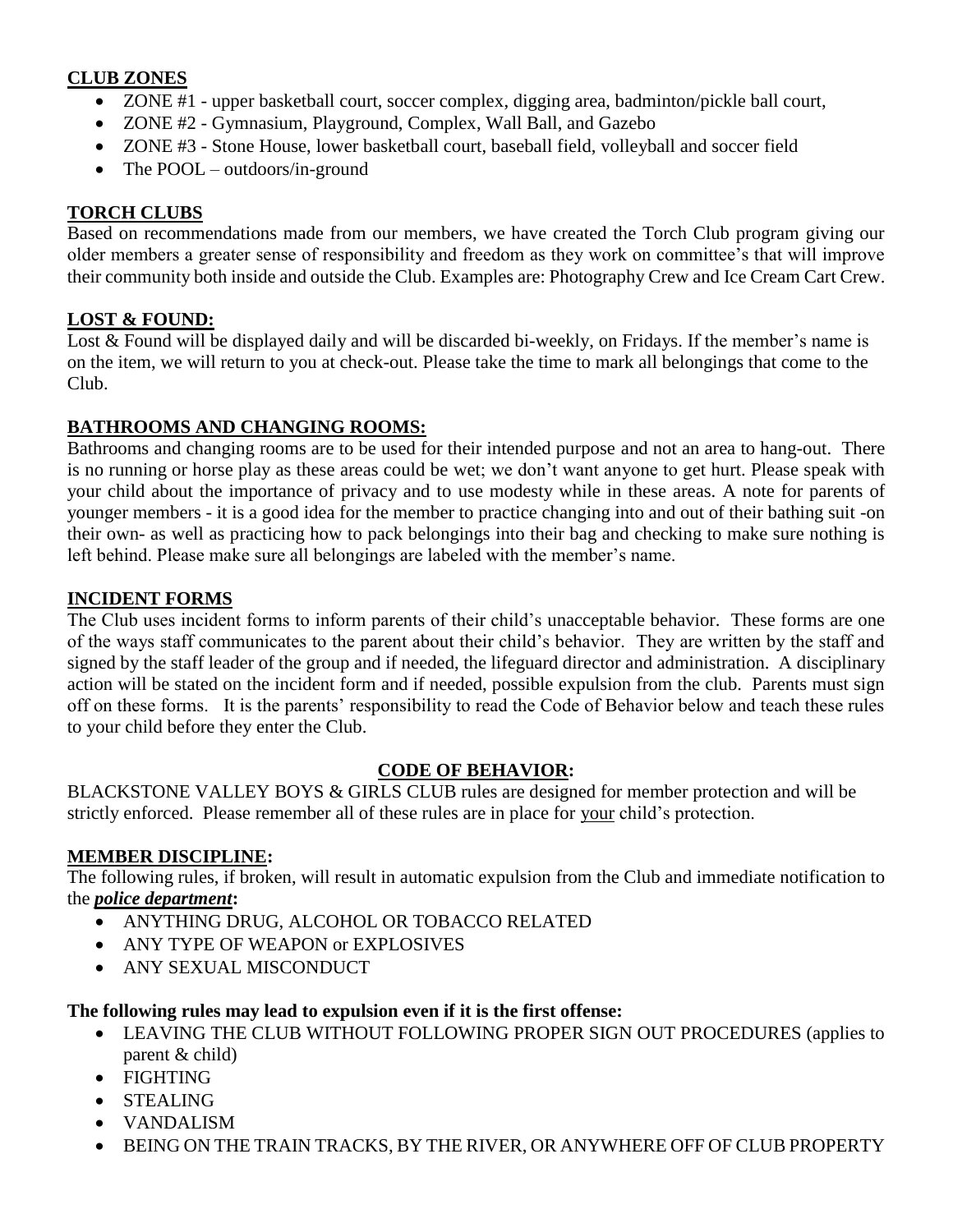# **OTHER RULES:**

- No littering
- No swearing
- Members are expected to respect the rights, safety and welfare of all other members and staff
- Fair play in all activities
- Follow directions given by staff
- Follow all pool rules
- Members must be in an appropriate age supervised zone at all time

A member will be given a time out for disruptive behavior with the intention for him/her to "cool off" and think about their actions. The minutes of the time out will be equal to the member's age. If the behavior continues, the member will then lose their free time for that day and an incident report will be written up.

# **ACTIONS:**

- 1. First Offense written warning/notify parents
- 2. Second Offense one day suspension
- 3. Third Offense one week suspension
- 4. Fourth Offense automatic expulsion

FIGHTING WILL LEAD TO AN AUTOMATIC SUSPENSION. THE NUMBER OF DAYS IS TO BE DETERMINED BY THE PROGRAM DIRECTOR, EVEN IF IT IS THE MEMBER'S FIRST OFFENSE. **Remember, there will be no refunds if an expulsion occurs.**

# **ANTI-BULLYING POLICY**

The Blackstone Valley Boys and Girls Club defines "Bullying" as the repeated pattern directed at another person by one or more members that results in that person being intimidated or harassed or results in the physical or emotional injury of the person.

Bullying could be one of the following but is not limited to:

- Pushing, hitting, kicking or throwing things at someone.
- Stealing or damaging another person' property.
- Name-calling or teasing, spreading rumors about someone.
- Intentionally excluding someone from a group.

As a club member (and parent/guardian of a club member) I understand the definition of bullying and the behaviors that are considered bullying mentioned above and pledge to uphold the following expectations:

- Abide by the Blackstone Valley Boys and Girls Club policy of NO BULLYING by refraining from the behaviors that are outlined under the Definition of Bullying above.
- Treat everyone with kindness and respect.
- Resolve disagreement with others peacefully and ask an adult staff if I need help.
- Report incidents of bullying to a trusted staff member.
- Encourage others to treat all club members with respect and courtesy.
- Practice kind behavior and ask for help when I don't know how to handle a situation.
- Help make the club a positive place where everyone feels safe, heard, and respected.

The Club strives to establish prevention of bullying by teaching expected social behaviors that members should engage in and display to their fellow peers. The Club encourages members to report any acts of bullying to a supervisor or group staff who are trained to accurately investigate and assess the situation to determine exactly what occurred: real bullying, peer teasing or regular conflict. The Club is willing to discuss all matters of suspected bullying with family members. If the investigation proves that bullying did in fact occur, Club staff will submit a report to inform the involved parties and appropriate corrective action will be taken.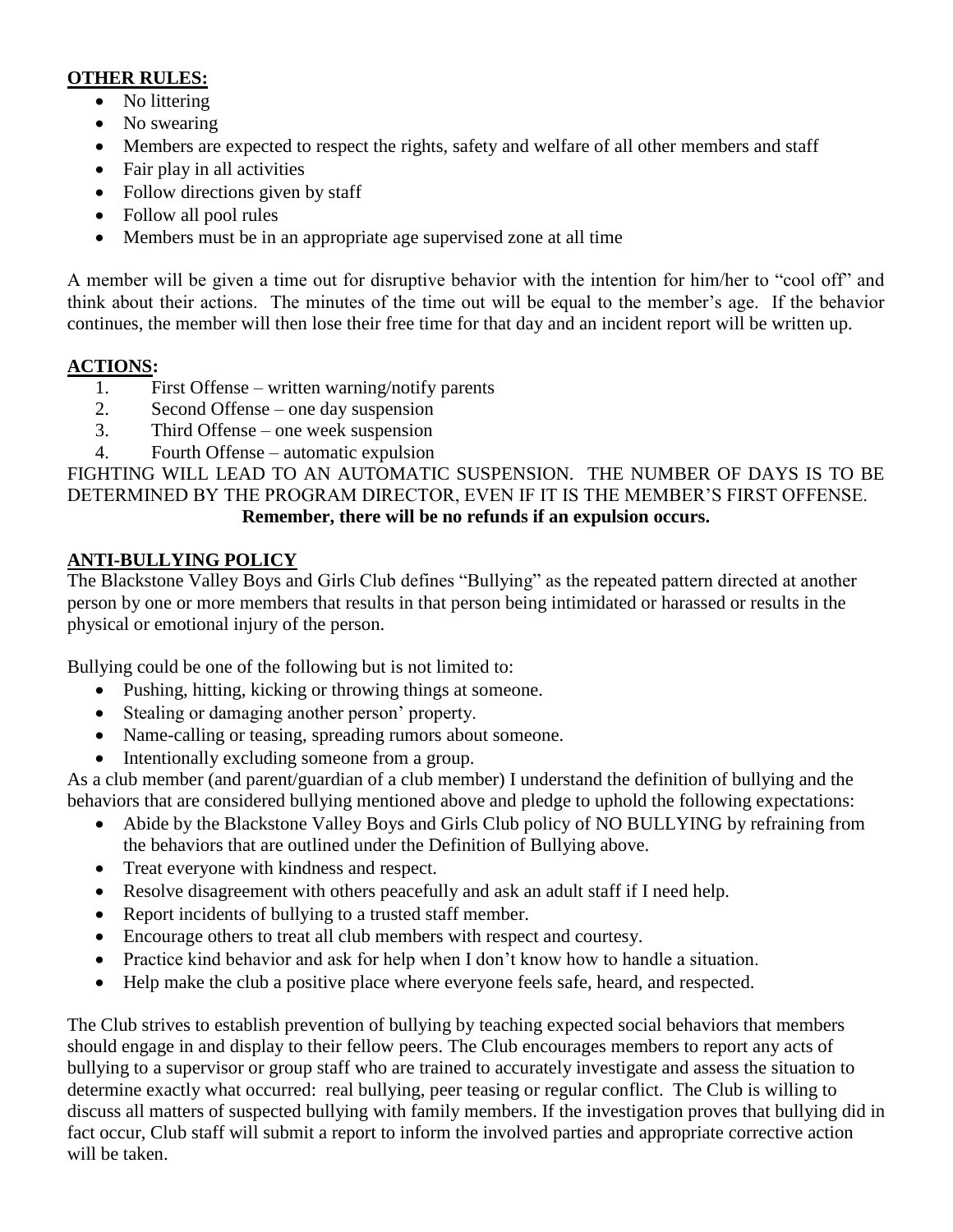### **SUNSCREEN PROCEDURES**

Staff will strongly encourage all members to participate in applying sunscreen but it is the member's responsibility to apply. Parents, please teach your child how to apply sunscreen before the start of the program.

- While in the Group: All groups are required to have sunscreen & water breaks throughout the day. Procedures will vary depending on the group. Staff with younger age groups will physically assist with applying sunscreen, ie: member's face, neck, shoulders, and arms.
- While in the Pool: All members will exit the pool every hour for sunscreen & water breaks. Lifeguards will monitor these breaks and instruct members to dry off before they apply sunscreen. Guards will assist younger age groups and physically apply sunscreen to the member's face, neck, shoulders, and arms.

# **FISHING:**

Fishing will start the week of July  $5<sup>th</sup>$  on Tuesdays and Thursdays (these days are subjected to change). There is a fishing area on Club property that members can utilize on certain days of the week. Members may bring their fishing pole and tackle box on a daily basis or leave it at the Club. Names should be written on all fishing equipment with a permanent marker. Parents should check the child's tackle box before entering the Club to ensure there are no knives or scissors. These will be considered weapons and Member Discipline rules will apply if a member is found in possession of any of these objects. There is no swimming in the fishing area. This will result in an immediate discipline and possible loss of fishing privileges.

# **POOL**

Our outdoor, in-ground swimming pool is open Monday through Friday, weather permitting. All swimmers must bring a bathing suit and towel to the Club and change into their bathing suit using our changing rooms. No member shall wear their bathing suit to the Club. The members will be required to be in a bathing suit and must take a cleansing shower before swimming. There is little shade in the pool area so we recommend that your child wear a swim shirt and hat while in the pool.

Basic members will be required to leave the pool promptly at 3:00p.m. to be ready for parent pick-up by 3:30pm. This is for your convenience and will help eliminate wait time at checkout. Extended members are allowed in the pool until the pool closes. For LUNCH TIME, members are called out of the pool according to their group 15 minutes prior to their scheduled lunch time.

All members must obey the pool rules (see below) which are strictly enforced by the lifeguards. Swimming privileges will be revoked by the lifeguards at their discretion. Failure to comply with the below rules could result in temporary or permanent suspension of pool use and or disciplinary action from the program director. Our lifeguards have the final say with regards to pool rules.

**POOL RULES** - The Club has the authority to modify and edit these rules accordingly.

- o No Running,
- o Hanging on ropes, railings or each other,
- o Sitting or standing on the Geyserino splash pad feature,
- o Jumping or Diving off the sides,
- o Swimmers cannot congregate around the ladders.
- o Members are not allowed on ANY part of the guard chair.
- HANDS TO YOURSELF!! (even siblings)
	- o No Hitting or Kicking,
	- o No Spitting water,
	- o No Rough play (chicken fights, piggy back rides),
	- o No Throwing or Pushing people in,
	- o No Dunking or Splashing